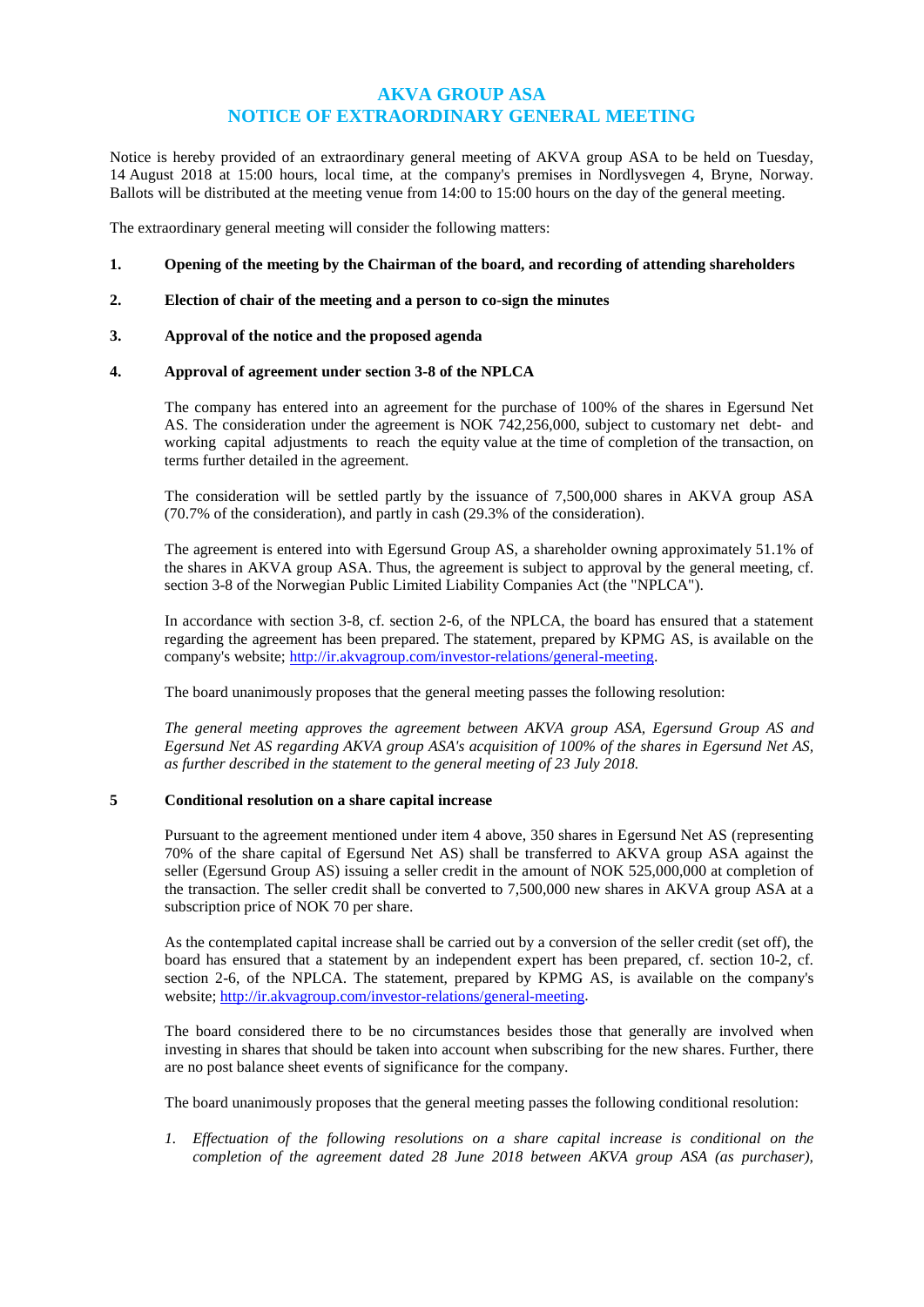*Egersund Group AS (as seller) and Egersund Net AS regarding the acquisition of all the shares in Egersund Net AS.*

- *2. The share capital is increased by NOK 7,500,000 from NOK 25,834,303 to NOK 33,334,303, by the issuance of 7,500,000 shares each with a nominal value of NOK 1. The articles § 4, regarding share capital and number of shares, is amended accordingly.*
- *3. NOK 70 shall be paid per share, giving a premium of NOK 69 per share. The total subscription price is NOK 525,000,000.*
- *4. The new shares may be subscribed by Egersund Group AS, reg. no. 980 000 621, with registered address in Svanavågen, 4374 Egersund. The shareholders' pre-emption rights pursuant to the NPLCA section 10-4 (1) to subscribe for the new shares is derogated from, cf. Section 10-5.*
- *5. The shares are subscribed for in a separate subscription form. Subscription and issuance of shares are conditional on completion of the agreement dated 28 June 2018 between AKVA group ASA (as purchaser), Egersund Group AS (as seller) and Egersund Net AS regarding the acquisition of all the shares in Egersund Net AS. Final subscription date is set to 14 September 2018.*
- *6. The contribution shall be settled by set-off of the subscriber's claim against the company in the amount of NOK 525,000,000 which will be effective on completion of the agreement dated 28 June 2018 between AKVA group ASA (as purchaser), Egersund Group AS (as seller) and Egersund Net AS regarding acquisition of all the shares in Egersund Net AS. Settlement of the contribution shall be made in connection with completion of the agreement, no later than 14 September 2018.*
- *7. The new shares shall be equal to the existing shares and carry dividend rights from the registration of the capital increase with the Norwegian Register of Business Enterprises.*
- *8. The expenses associated with the capital increase are estimated to be NOK 30,000.*

## **6. Conditional resolution on change of business municipality**

The board unanimously proposes that the general meeting passes the following conditional resolution:

*The articles § 2 shall read:*

*"The company's registered office is in Eigersund municipality."*

*Effectuation of this resolution is conditional on the completion of the agreement dated 28 June 2018 between AKVA group ASA (as purchaser), Egersund Group AS (as seller) and Egersund Net AS regarding the acquisition of all the shares in Egersund Net AS.*

\* \* \* \* \*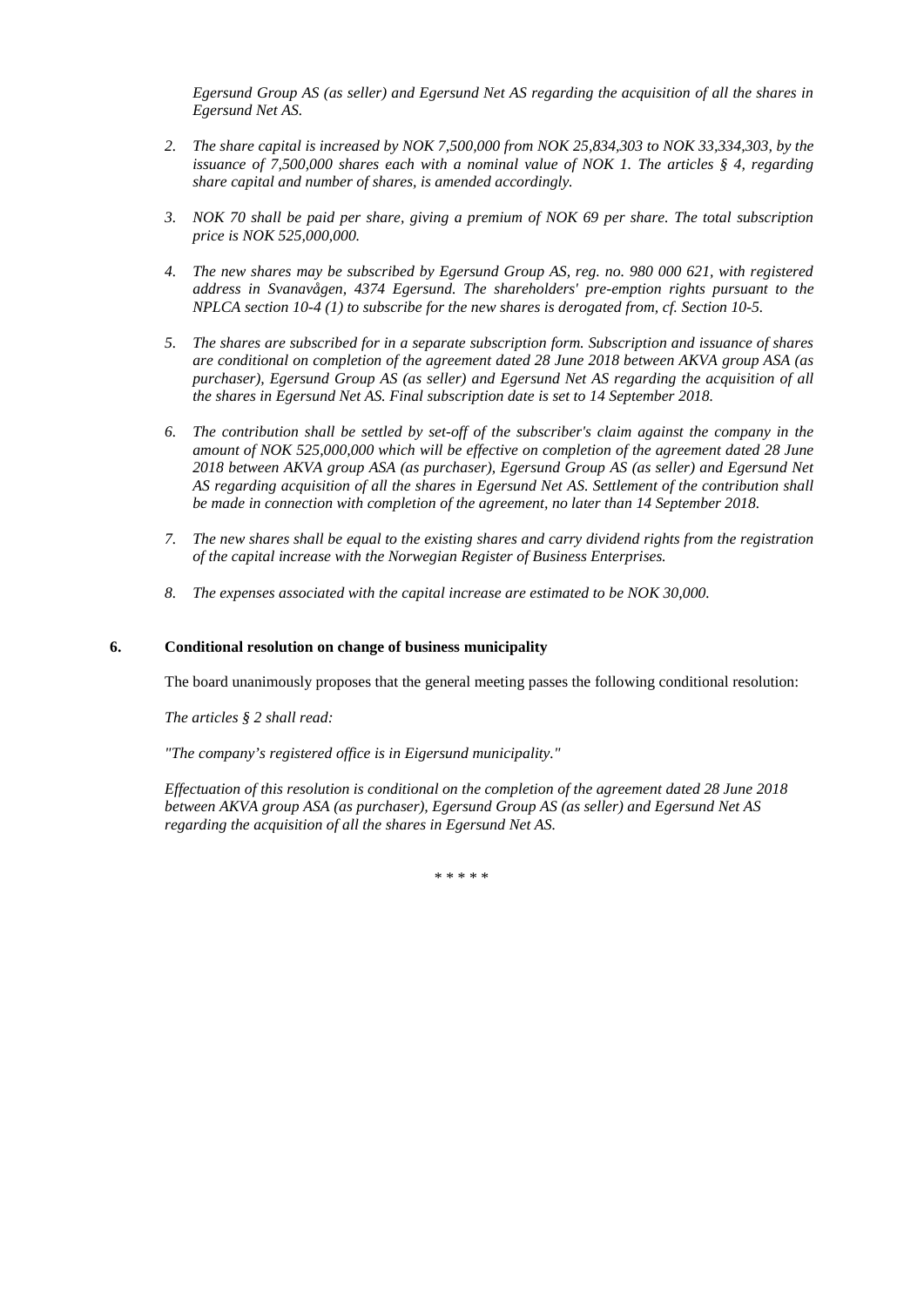### **The shares of the company and the right to vote for shares**

The company's share capital is NOK 25,834,303 divided on 25,834,303 shares. Each share carries one vote.

Each shareholder has the right to vote for the number of shares owned by the shareholder and registered on an account in the Norwegian Central Securities Depository (VPS) belonging to the shareholder at the time of the General Meeting. If a shareholder has acquired shares and the share acquisition has not been registered with the Norwegian Central Securities Depository (VPS) at the time of the General Meeting, voting rights for the acquired shares may only be exercised if the acquisition is reported to VPS and proven at the General Meeting. In case of ownership transfer, the parties may agree that the seller can exercise the shareholder rights until the rights have been assumed by the acquirer.

Voting rights for shares registered in VPS accounts belonging to custodians, cf. the Norwegian Public Limited Liability Companies Act § 4-10, may, from the company's point of view, not be exercised either by the beneficial owner or the custodian. However, the beneficial owner of the shares may exercise voting rights if he proves that he has taken the necessary actions to terminate the custodianship of the shares and that the shares will be transferred to an ordinary VPS account in the name of the owner. If the owner can prove that he has initiated such measures and that he has a real shareholder interest in the company, he may, in the opinion of the company, vote for the shares even if they are not yet registered in an ordinary VPS account.

### **The shareholders' rights**

A shareholder cannot demand that new items are added to the agenda as the deadline for such request has expired, cf. § 5-11 second sentence of the Norwegian Public Limited Liability Companies Act.

A shareholder has the right to make proposals for a resolution regarding the items to be considered by the General Meeting.

A shareholder has the right to require the members of the Board of Directors and the General Manager to provide necessary information to the General Meeting that may influence the approval of the annual accounts and the annual report, items which have been presented to the shareholders for decision, the company's financial position, including information on other companies in which the company participates, and other items to be considered at the General Meeting, unless the information requested may not be disclosed without causing disproportionate damage to the company.

If additional information is necessary, and an answer cannot be given at the General Meeting, a written answer shall be prepared within two weeks from the date of the General Meeting. Such answer shall be available to the shareholders at the company's premises and be sent to shareholders requesting the information. If the answer is considered material for evaluation of the circumstances mentioned in the previous paragraph, the answer shall be sent to all shareholders with known address.

### **Registration of attendance to the General Meeting**

Shareholders who wish to participate at the General Meeting, either in person or by proxy, must complete and submit the attached attendance form or the attached form of proxy by post to AKVA group ASA, v/ Svein Grude, P.O. box 271, Nordlysvegen 4, NO-4349 Bryne or by email to *investorrelations@akvagroup.com*. In case the shareholder is a legal entity, a certificate of registration must accompany the attendance form. Otherwise, the shareholder must bring a certificate of registration to the General Meeting. We kindly request that the attendance form is received by AKVA group ASA no later than Monday, 13 August 2018 at 15:00 hours, local time.

#### **Proxy**

A shareholder, who is not present at the General Meeting in person, may grant proxy to a nominated proxy holder. Any proxy form not naming any particular proxy holder will be deemed given to the chairman of the board or a person designated by him. Enclosed with the notice of the General Meeting is a form for granting proxy. We kindly ask you to send the proxy by post to AKVA group ASA, v/ Svein Grude, P.O. box 271, Nordlysvegen 4, NO-4349 Bryne or by email to *investorrelations@akvagroup.com*. In case the shareholder is a legal entity, a certificate of registration must be enclosed to the form of proxy. Online registration of proxy with voting instructions is not possible.

Shareholders may also grant proxy with voting instructions. A separate proxy form for such detailed voting instructions is enclosed with the notice of the General Meeting. Proxy with voting instructions should be sent by post to AKVA group ASA, v/ Svein Grude, P.O. box 271, Nordlysvegen 4, NO-4349 Bryne, or by email to [investorrelations@akvagroup.com.](mailto:investorrelations@akvagroup.com)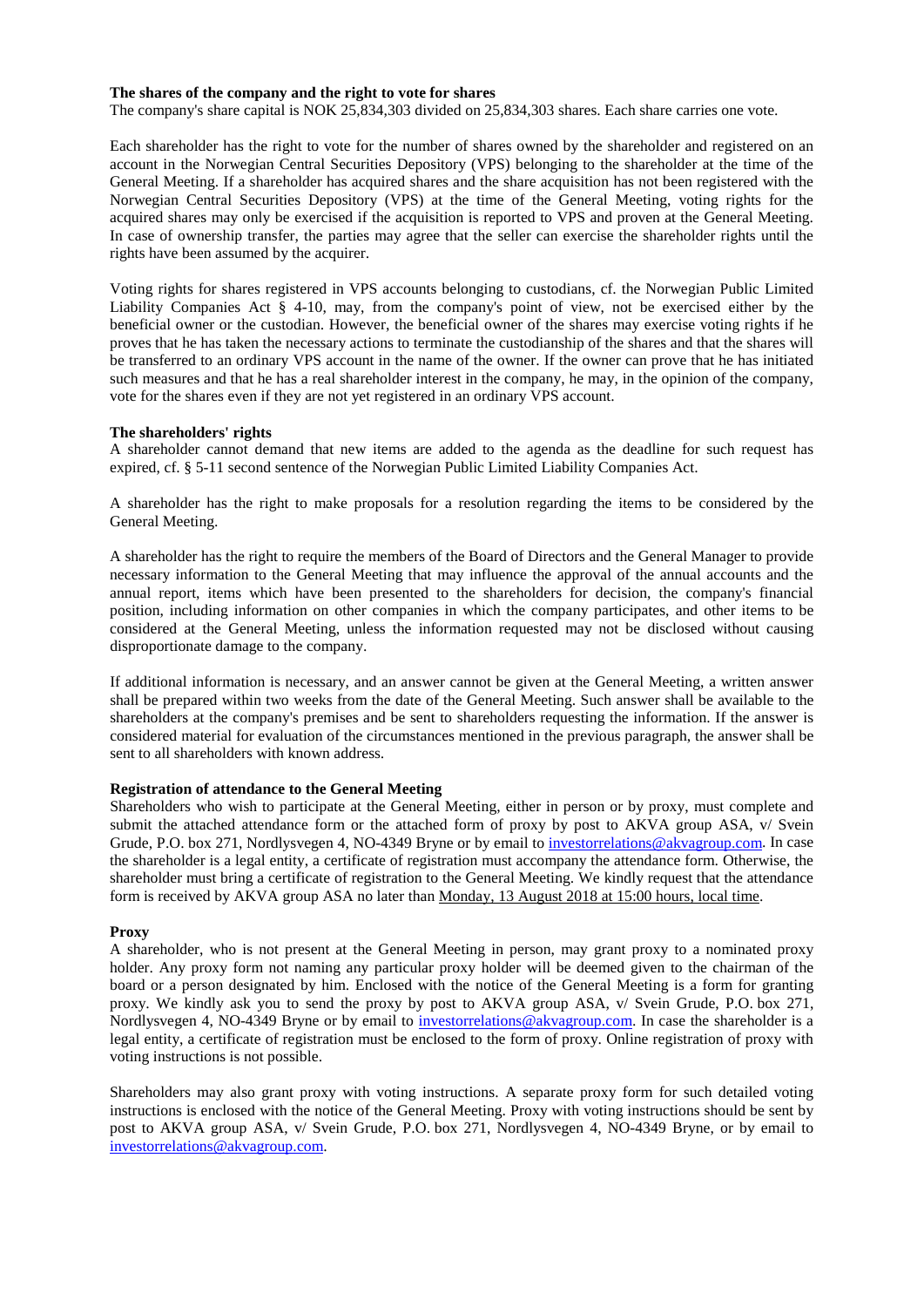We kindly request that all proxies, with and without instructions, are received by AKVA group ASA no later than Monday, 13 August 2018 at 15:00 hours, local time. Proxies not received by the company within the deadline, must be presented at the General Meeting in original (accompanied by a certificate of registration if the shareholder is a legal entity).

### **Documents and proposals for resolutions**

In accordance with article 8 of the company's Articles of Association, documents regarding matters which are dealt with at the General Meeting are displayed on the company's website [http://ir.akvagroup.com/investor](http://ir.akvagroup.com/investor-relations/general-meeting)[relations/general-meeting,](http://ir.akvagroup.com/investor-relations/general-meeting) and are consequently not distributed together with the notice. Nevertheless, each shareholder has the right to have the documents sent to him or her free of charge, upon request to the company. Shareholders may request the documents from the company by e-mail to [investorrelations@akvagroup.com](mailto:investorrelations@akvagroup.com) or by post to AKVA group ASA, v/ Svein Grude, P.O. box 271, Nordlysvegen 4, NO-4349 Bryne. The company's website also displays the proposals for resolutions on the items on the agenda.

\* \* \*

In accordance with section 5-12 (1) of the Norwegian Public Limited Liability Companies Act, the Chairman of the board, Hans Kristian Mong, will open the General Meeting.

The notice of the General Meeting and additional information related to the General Meeting is also available at the company's website [www.akvagroup.no.](http://www.akvagroup.no/)

\* \* \*

# 23 July 2018

# AKVA group ASA The Board of Directors

Enclosure: Notice of Attendance/Proxy form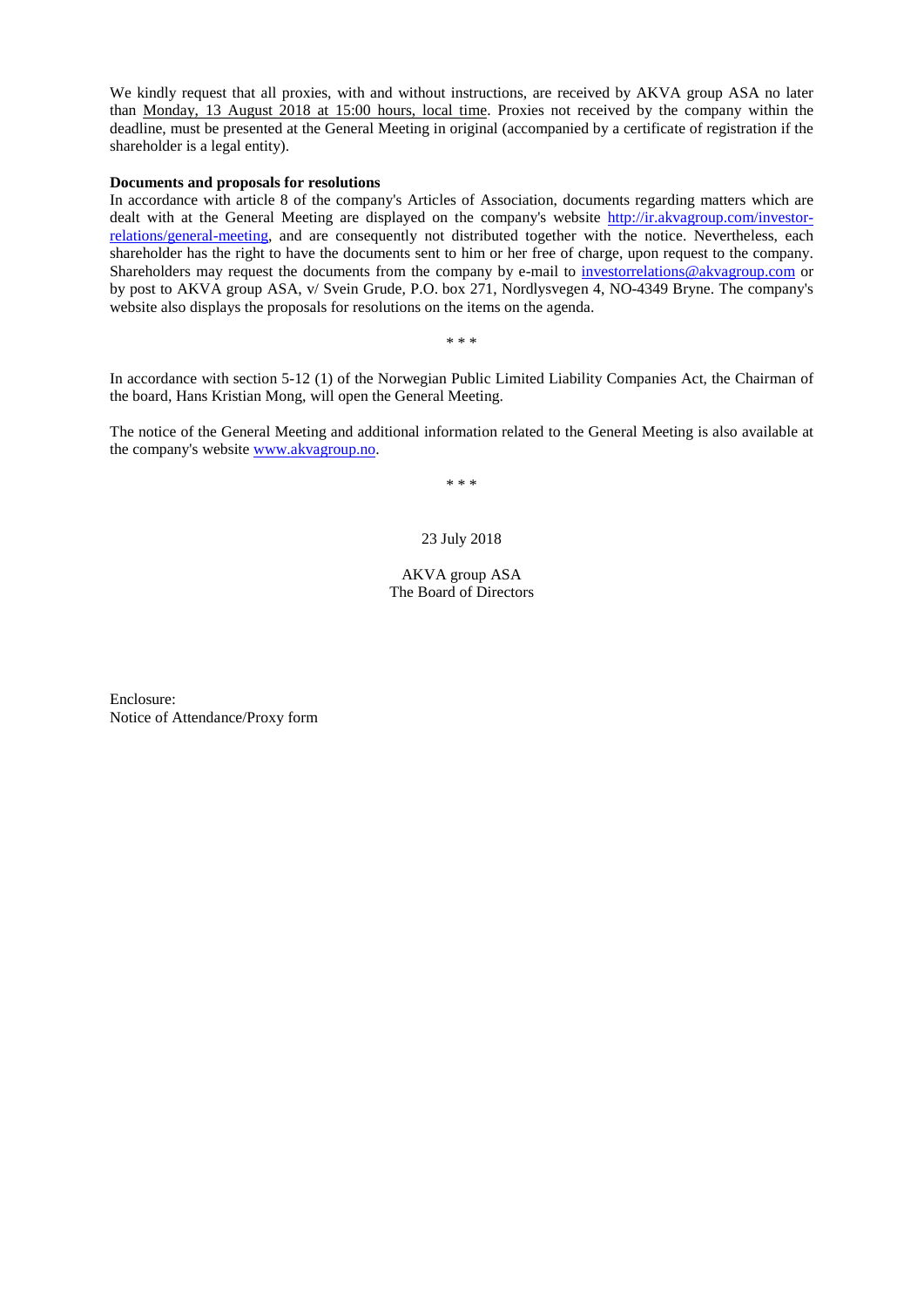## **ATTENDANCE FORM, EXTRAORDINARY GENERAL MEETING**

*Shareholders who wish to attend the Extraordinary General Meeting of AKVA group ASA to be held on 14 August 2018 at Bryne, are asked to send this form by post to AKVA group ASA, v/ Svein Grude, P.O. box 271, Nordlysvegen 4, NO-4349 Bryne or by email to [investorrelations@akvagroup.com.](mailto:investorrelations@akvagroup.com) The attendance form should be received by AKVA group ASA no later than 13 August 2018 at 15:00 hours, local time. In case the shareholder is a legal entity, a certificate of registration must accompany the attendance form.* 

| In case the shareholder is a legal entity, it will be represented by: |   |                                                                                         | Person who represents the entity<br>(to grant proxy, please use the form of proxy below)                         |  |  |
|-----------------------------------------------------------------------|---|-----------------------------------------------------------------------------------------|------------------------------------------------------------------------------------------------------------------|--|--|
|                                                                       |   | Extraordinary General Meeting, 14 August 2018 at 15:00 hours, local time, and vote for: | (shareholders name in capital letters) will attend at AKVA group ASA's                                           |  |  |
|                                                                       |   | own shares                                                                              |                                                                                                                  |  |  |
|                                                                       | . | other shares in accordance with enclosed proxy                                          |                                                                                                                  |  |  |
| A total of                                                            |   | shares                                                                                  |                                                                                                                  |  |  |
|                                                                       |   |                                                                                         |                                                                                                                  |  |  |
| Place/date                                                            |   |                                                                                         | Shareholder's signature<br>(Sign only by own attendance. To grant proxy, please)<br>use the form of proxy below) |  |  |

## **PROXY WITHOUT VOTING INSTRUCTIONS**

*This form of proxy is for proxy without voting instructions. A shareholder who wishes to grant proxy with voting instructions, shall use the form on the next page. If you are not able to attend the Extraordinary General Meeting, a nominated proxy holder can be granted your voting authority. Any proxy not naming proxy holder will be deemed given to the chairman of the board or a person designated by him. In case the shareholder is a legal entity, a certificate of registration must accompany the form of proxy.*

*We kindly ask you to send the proxy form by post to AKVA group ASA, v/ Svein Grude, P.O. box 271, Nordlysvegen 4, NO-4349 Bryne or by email to [investorrelations@akvagroup.com.](mailto:investorrelations@akvagroup.com) The proxy should be received by AKVA group ASA no later than 13 August 2018 at 15:00 hours, local time.*

\_\_\_\_\_\_\_\_\_\_\_\_\_\_\_\_\_\_\_\_\_\_\_\_\_\_\_\_\_\_\_\_\_\_\_\_ (shareholder's name in capital letters) hereby grants (tick off the right box, and fill out name of proxy, if applicable)

□ The chairman (or a person designated by him)

□ \_\_\_\_\_\_\_\_\_\_\_\_\_\_\_\_\_\_\_\_\_\_\_\_\_\_\_\_\_\_

Name of self-nominated proxy holder (*Please use capital letters*)

proxy to attend and vote for my/our shares at AKVA group ASA's Extraordinary General Meeting on 14 August 2018 at 15:00 hours, local time.

\_\_\_\_\_\_\_\_\_\_\_\_\_\_\_\_\_\_\_\_\_\_\_\_ \_\_\_\_\_\_\_\_\_\_\_\_\_\_\_\_\_\_\_\_\_\_\_\_\_\_\_

Place/date Shareholder's signature